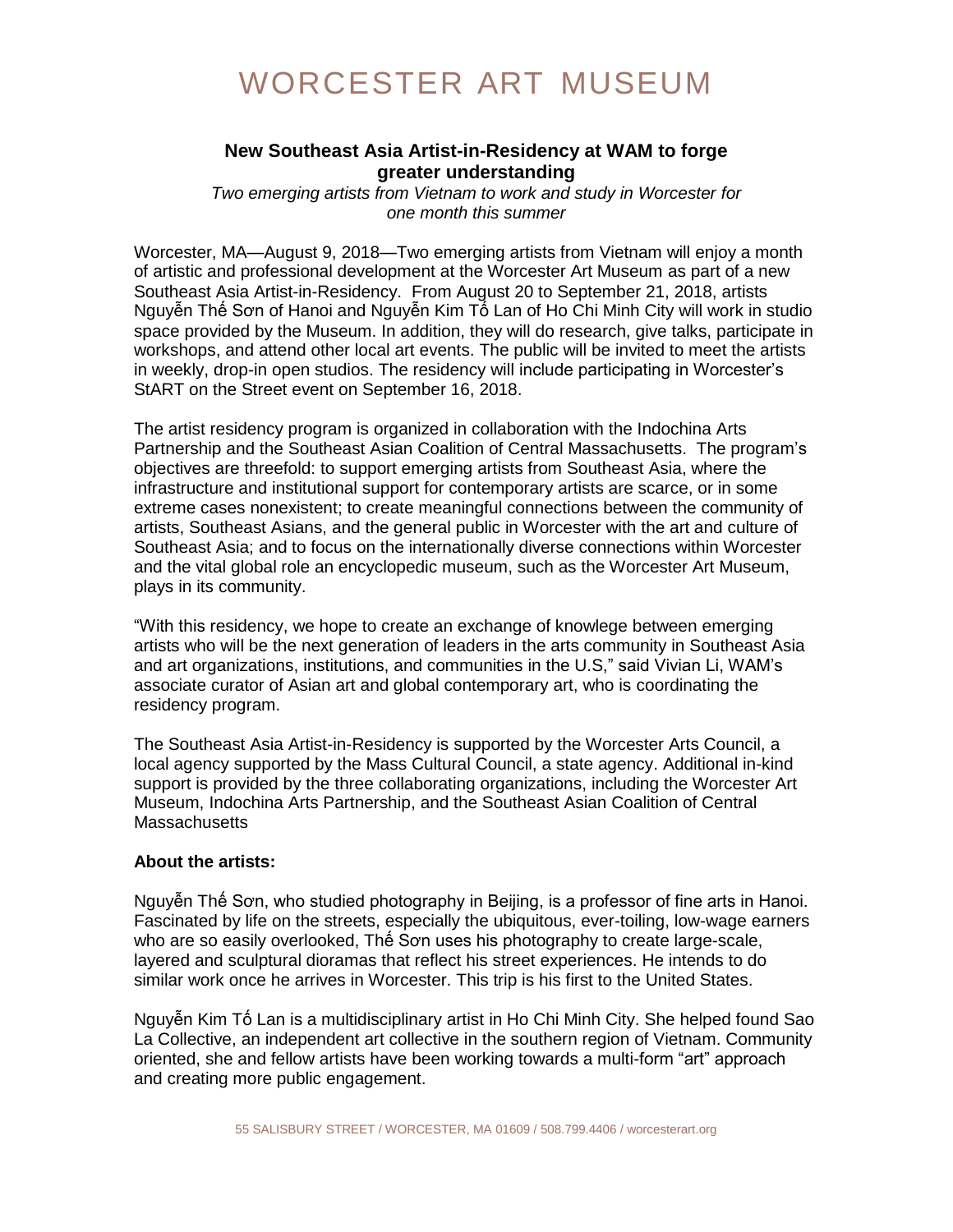# WORCESTER ART MUSEUM

"While it is important for Southeast Asians here in Worcester to assimilate into American mainstream society, it is vital to also stay connected with our cultural roots," said Anh Vu Sawyer, executive director of the Southeast Asian Coalition of Central Massachusetts. "Engaging with the visiting artists—sharing ideas, experiences, and perspectives—will bridge the new and old worlds and bring healing to many in our community."

"Indochina Arts Partnership is honored to have the opportunity to collaborate with WAM on our residency program," said Nhung Walsh, executive director and chief curator of the Indochina Arts Partnership. "We hope that WAM and the supporting communities will benefit from learning about the artists' artmaking process, their research, and their country's culture and history."

## **Related events:**

The following events will be held during the Southeast Asia Artist-in-Residency. The events are free and open to the public.

#### Open Studio

Sunday, September 2; Tuesday, September 11; Saturday, September 15; Wednesday, September 19, 12-2pm; Thursday, September 20, 5-7pm.

The public is invited to visit the artists in their studios, to observe their work, and engage in conversation.

## Writers of the Cambodian Diaspora: Panel Discussion

Thursday, September 20, 6pm

Three Cambodian-born writers—Tararith Kho, Bunkong Tuon, and Chath pierSath—will read from their work and participate in a discussion moderated by Cathy J. Schlund-Vials, Professor of English and Asian/Asian American Studies and Associate Dean for Humanities and Diversity, Equity, and Inclusion at the University of Connecticut. The writers will talk about their unique experiences as political émigrés or refugees and how these experiences inform their work. This program is co-organized with *Consequence Magazine* and the Center for Gender, Race, and Area Studies at Clark University.

#### Farewell Party

Friday, September 21, 5-10pm

The Sprinkler Factory, located at 38 Harlow St, Worcester in Worcester, hosts a social gathering in honor of the visiting artists.

## **About the Indochina Arts Partnership**

Established in 1987 by David Thomas, a Vietnam veteran, the Indochina Arts Partnership (IAP) is an organization for art, cultural, and educational exchanges between the United States and Vietnam. Since its founding, the IAP has supported more than 70 artists and cultural representatives through our residency program. The organization's early success includes important exhibitions namely "As Seen from Both Sides" (1991), "Seven Pillars" (1994), and "An Ocean Apart" (1995), which introduced Vietnamese artists to the American audience for the first time after the war. Since 2016, IAP furthers the discussions of arts among artists in countries of Southeast Asia, creating cross-sectorial partnerships, and supports projects that promote cultural diversity.